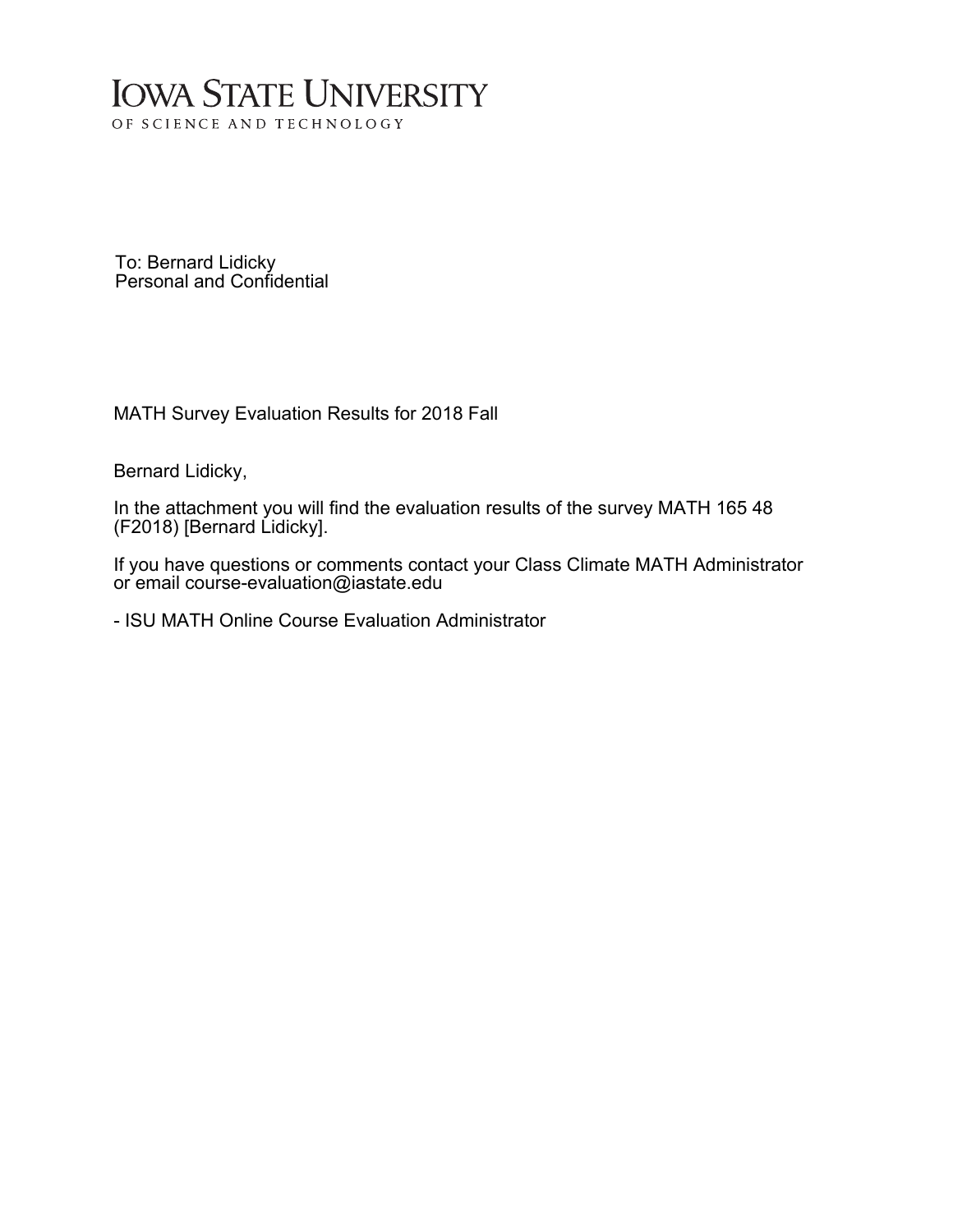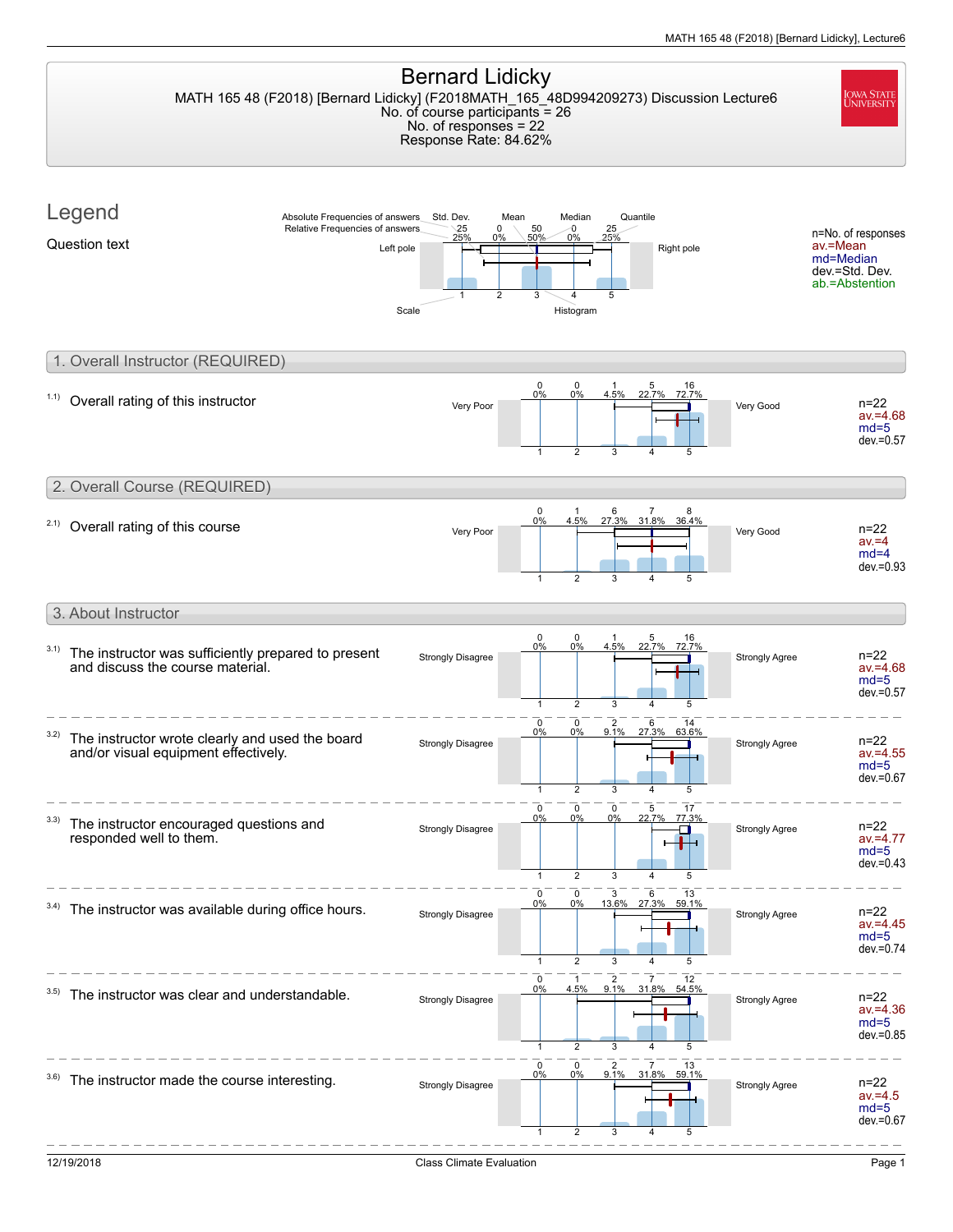| 3.7) | The instructor used homework and/or quizzes in<br>an appropriate and useful way.                              | <b>Strongly Disagree</b> | $\mathbf 0$<br>0%<br>1                                                                                          | $\mathbf 0$<br>0%<br>2           | $\mathbf 0$<br>0%<br>3 | 6<br>27.3%                  | 16<br>72.7%                                    | <b>Strongly Agree</b> | $n = 22$<br>$av = 4.73$<br>$md=5$<br>$dev = 0.46$ |
|------|---------------------------------------------------------------------------------------------------------------|--------------------------|-----------------------------------------------------------------------------------------------------------------|----------------------------------|------------------------|-----------------------------|------------------------------------------------|-----------------------|---------------------------------------------------|
| 3.8) | The instructor was timely, clear, and fair in<br>announcing and administering course policies.                | <b>Strongly Disagree</b> | $\mathbf 0$<br>0%                                                                                               | $\Omega$<br>0%<br>$\overline{2}$ | $\mathbf 0$<br>0%<br>3 | 31.8% 68.2%                 | 15                                             | Strongly Agree        | n=22<br>$av = 4.68$<br>$md=5$<br>$dev = 0.48$     |
|      | 4. About Course                                                                                               |                          |                                                                                                                 |                                  |                        |                             |                                                |                       |                                                   |
|      | 4.1) The exams fairly reflected the course material.                                                          | <b>Strongly Disagree</b> | 4.5%                                                                                                            | 2<br>9.1%                        | 3                      | 4 12 3<br>18.2% 54.5% 13.6% | 5                                              | Strongly Agree        | n=22<br>$av = 3.64$<br>$md=4$<br>$dev = 1$        |
|      | The exams were graded in a prompt and fair way.                                                               | <b>Strongly Disagree</b> | 4.5%<br>$\mathbf{1}$                                                                                            | 9.1%<br>$\overline{2}$           | 4.5%<br>3              | 11<br>50%                   | 31.8%                                          | <b>Strongly Agree</b> | $n = 22$<br>$av = 3.95$<br>$md=4$<br>$dev = 1.09$ |
|      | The homework/quizzes were returned in a timely<br>manner.                                                     | <b>Strongly Disagree</b> | 0<br>0%                                                                                                         | 0<br>0%<br>2                     | 0<br>0%<br>3           | 5<br>23.8% 76.2%            | 16                                             | <b>Strongly Agree</b> | n=21<br>$av = 4.76$<br>$md=5$<br>$dev = 0.44$     |
| 4.4) | The textbook was useful in helping me learn the<br>course material.                                           | N/A (non-applicable)     | 2 2 4 8 3 3<br>9.1% 9.1% 18.2% 36.4% 13.6% 13.6%<br>$\mathbf{1}$                                                | $\overline{2}$                   | 3                      | 5                           | 6                                              | <b>Strongly Agree</b> | n=22<br>$av = 3.77$<br>$md=4$<br>$dev = 1.45$     |
| 4.5) | The online homework was useful in helping me<br>learn the course material.                                    |                          | 0%<br>$\overline{1}$                                                                                            | $\overline{2}$<br>3              |                        | 5                           | 2 4 4 8 4<br>9.1% 18.2% 18.2% 36.4% 18.2%<br>6 |                       | $n=22$<br>$av = 4.36$<br>$md=5$<br>$dev = 1.26$   |
| 4.6) | The supplementary materials (e.g., Powerpoint<br>presentations, videos, web pages, etc.) were<br>informative. | <b>Strongly Agree</b>    | $\frac{7}{31.8\%}$ $\frac{5}{22.7\%}$ $\frac{4}{18.2\%}$ $\frac{1}{4.5\%}$ $\frac{1}{4.5\%}$ $\frac{4}{18.2\%}$ |                                  |                        |                             |                                                | N/A (non-applicable)  | n=22<br>$av = 2.82$<br>$md=2$<br>$dev = 1.87$     |
|      | 5. About You                                                                                                  |                          |                                                                                                                 |                                  |                        |                             |                                                |                       |                                                   |
| 5.1) | On average, how many hours each week did you<br>devote to this course outside the classroom?                  | Less than 3              | 4.8%                                                                                                            | 7<br>33.3%<br>2                  | 6<br>28.6%             | 6<br>28.6%                  | 4.8%<br>5                                      | More than 12          | n=21<br>$av = 2.95$<br>$md=3$<br>$dev = 1.02$     |
|      | What resources did you use throughout the semester? (Check as many as apply)                                  |                          |                                                                                                                 |                                  |                        |                             |                                                |                       |                                                   |
|      | Supplemental Instruction (SI)                                                                                 |                          |                                                                                                                 |                                  |                        |                             |                                                |                       | n=22                                              |
|      | Group Office Hours (recitation leaders)                                                                       | 45.5%                    |                                                                                                                 |                                  |                        |                             |                                                |                       |                                                   |
|      | Instructor's Office Hours                                                                                     | 50%                      |                                                                                                                 |                                  |                        |                             |                                                |                       |                                                   |
|      | Online tools like Khan Academy                                                                                | 54.5%                    |                                                                                                                 |                                  |                        |                             |                                                |                       |                                                   |
|      |                                                                                                               | None of Them             |                                                                                                                 |                                  |                        |                             |                                                | 9.1%                  |                                                   |
|      | Which ones were beneficial to you? Which ones were not? Please explain below:                                 |                          |                                                                                                                 |                                  |                        |                             |                                                |                       |                                                   |

All of them, SI was the most beneficial.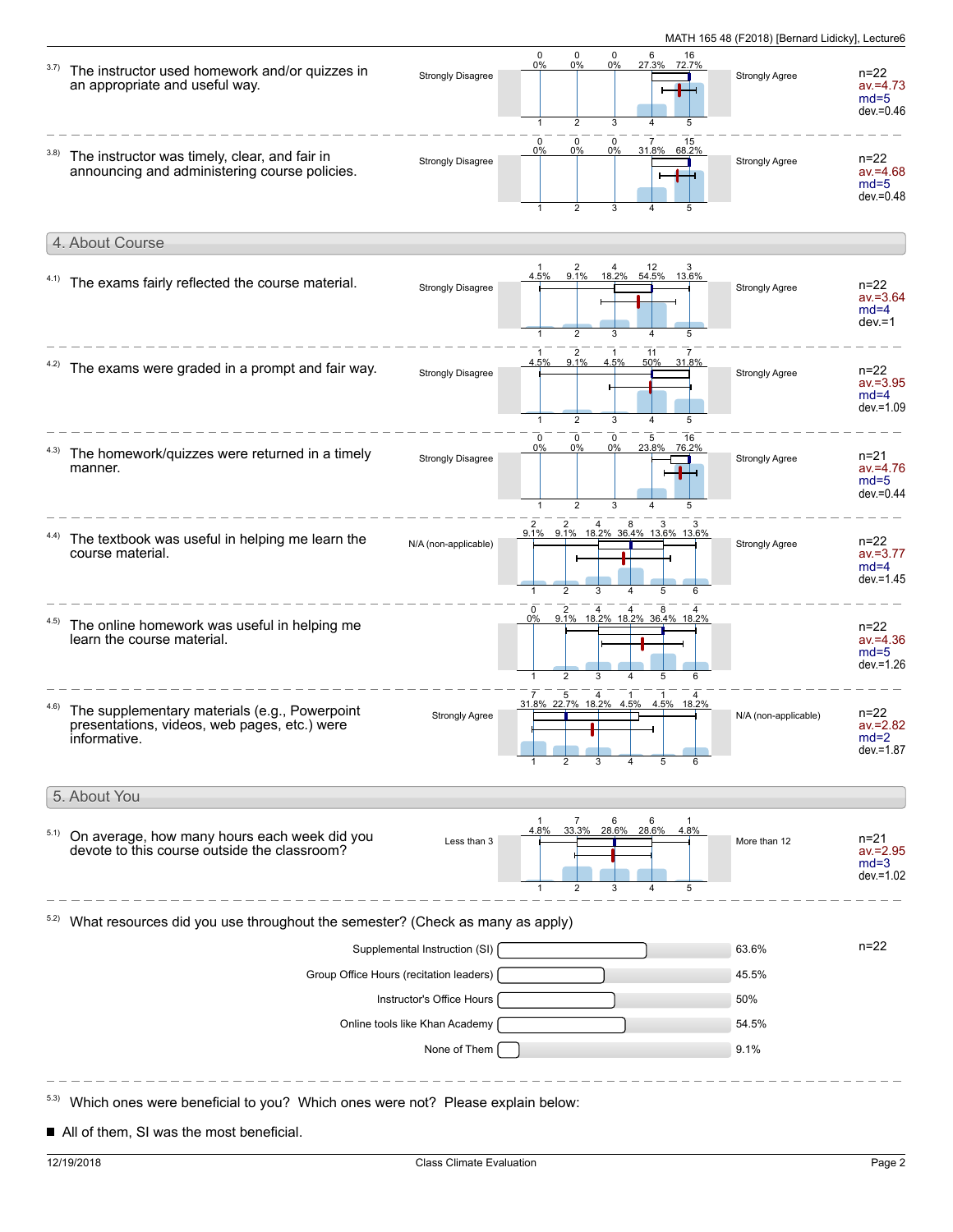- Both were very beneficial to me
- $\blacksquare$ I could not attend most of the SI sessions due to scheduling conflicts, but I really enjoyed going to the office hours with Lidicky. He was a very good instructor who taught math well and was funny and relatable.
- Recetations were the biggest reason I'm doing well in this class hands down. HW was always disconnected to what we were learning/ what was on the test.
- SI and online tools were beneficial. Instructors Office hours were not beneficial.
- SI were great. Keep them. :)
- TA Office hours, SI was not as useful
- $\blacksquare$  The office hours were extremely helpful for learning the new topics.
- They were beneficial because they reminded me of simple formulas I had forgotten.
- This course was all about effort. Any resource was useful.
- $\blacksquare$  both, khan academy cleared up concepts, office hours good for details of specific problems
- the SI and the online tools helped me understand difficult questions
- $\blacksquare$  the instructor give me many help on quiz and exams

#### 6. Other

- <sup>6.1)</sup> Additional Comments
- If I got to choose, I would gladly have Lidicky again as my TA for Calc 2
- Lidicky is a great guy.
- **None**
- **PLEASE RELEASE VIDEOS ON HOW TO DO THE QUIZ PROBLEMS**
- This instructor was overall really helpful and beneficial. The only complaint I would have was the language barrier. Sometimes it was hard to understand what he was saying.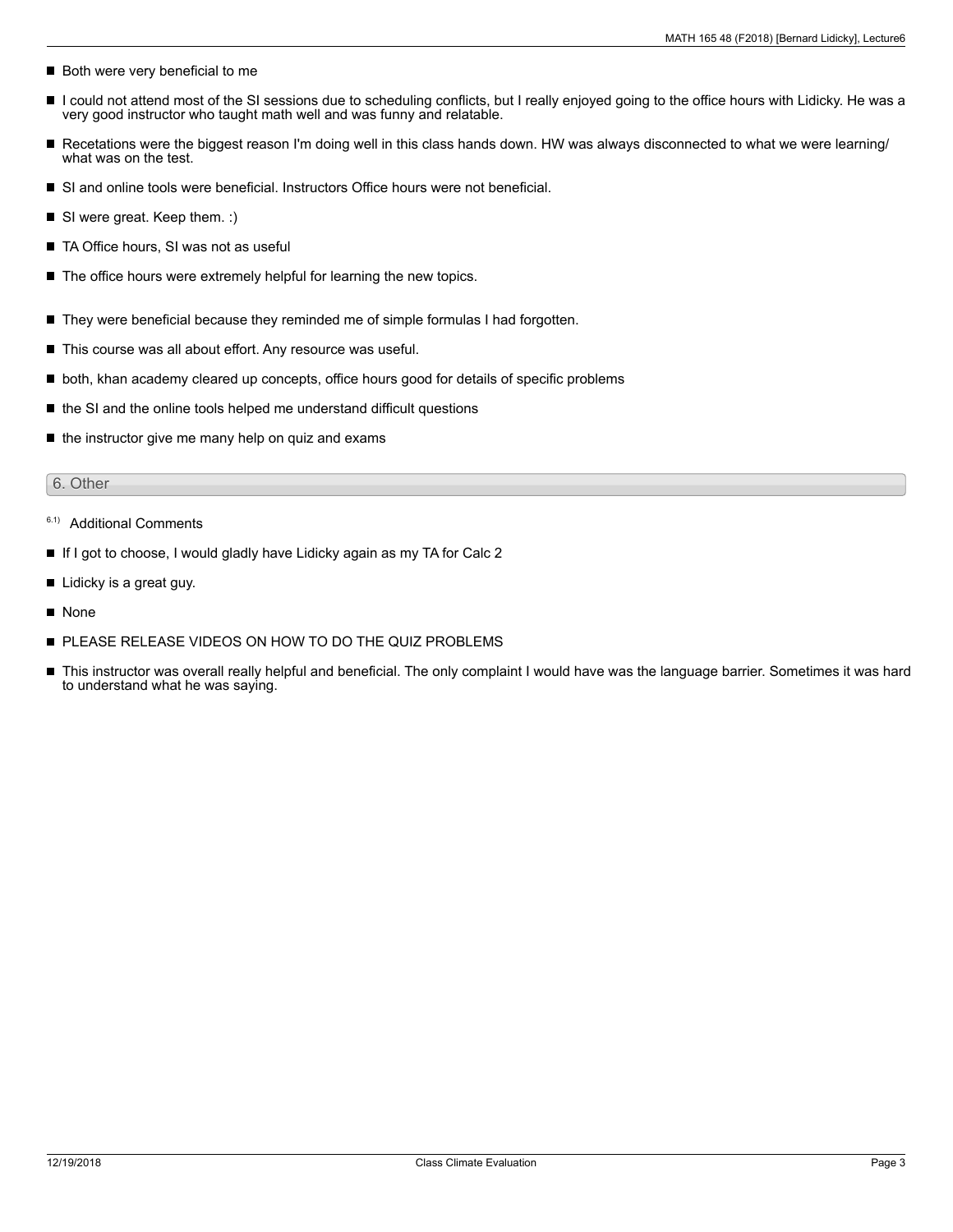# Histogram for scaled questions

#### Overall rating of this instructor



The instructor wrote clearly and used the board and/or visual equipment effectively.



The instructor was clear and understandable.



The instructor was timely, clear, and fair in announcing and administering course policies.



#### Overall rating of this course



The instructor encouraged questions and responded well to them.



The instructor made the course interesting.



The exams fairly reflected the course material.



The instructor was sufficiently prepared to present and discuss the course material.



The instructor was available during office hours.



The instructor used homework and/or quizzes in an appropriate and useful way.



The exams were graded in a prompt and fair way.

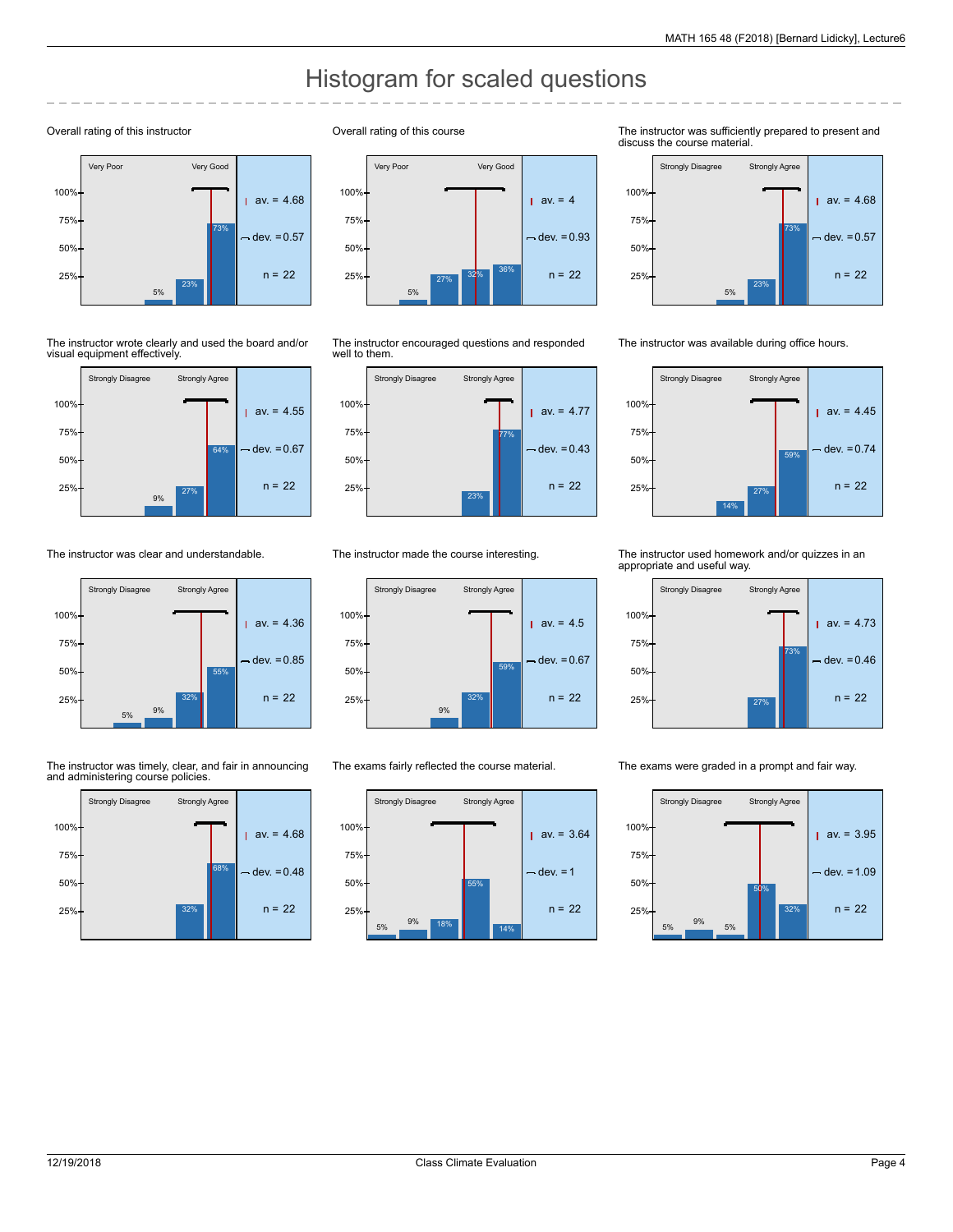The homework/quizzes were returned in a timely manner.



The textbook was useful in helping me learn the course material.



### On average, how many hours each week did you devote to this course outside the classroom?



The online homework was useful in helping me learn the course material.



The supplementary materials (e.g., Powerpoint presentations, videos, web pages, etc.) were

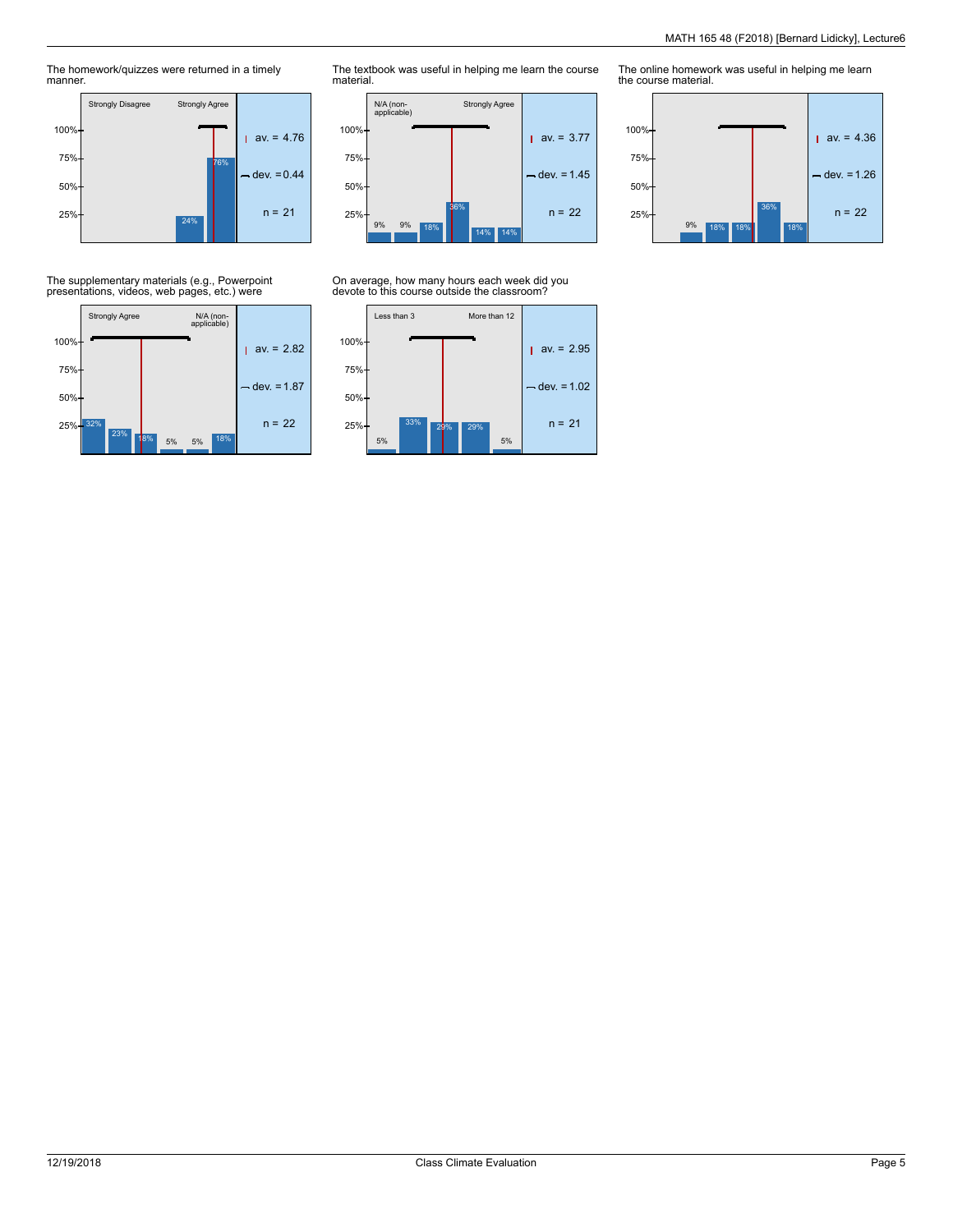|                                  | Profile                                                                                                                     |                                                                                |          |  |                       |          |             |                            |                            |  |  |
|----------------------------------|-----------------------------------------------------------------------------------------------------------------------------|--------------------------------------------------------------------------------|----------|--|-----------------------|----------|-------------|----------------------------|----------------------------|--|--|
|                                  | Subunit:<br>Name of the instructor:<br>Name of the course:<br>(Name of the survey)<br>Values used in the profile line: Mean | <b>MATH</b><br><b>Bernard Lidicky</b><br>MATH 165 48 (F2018) [Bernard Lidicky] |          |  |                       |          |             |                            |                            |  |  |
| 1. Overall Instructor (REQUIRED) |                                                                                                                             |                                                                                |          |  |                       |          |             |                            |                            |  |  |
|                                  | 1.1) Overall rating of this instructor                                                                                      | Very Poor                                                                      |          |  | Very Good             | $n=22$   |             |                            | av.=4.68 md=5.00 dev.=0.57 |  |  |
|                                  | 2. Overall Course (REQUIRED)                                                                                                |                                                                                |          |  |                       |          |             |                            |                            |  |  |
|                                  | 2.1) Overall rating of this course                                                                                          | Very Poor                                                                      |          |  | Very Good             | $n=22$   |             |                            | av.=4.00 md=4.00 dev.=0.93 |  |  |
| 3. About Instructor              |                                                                                                                             |                                                                                |          |  |                       |          |             |                            |                            |  |  |
| 3.1)                             | The instructor was sufficiently prepared to<br>present and discuss the course material.                                     | <b>Disagree</b>                                                                | Strongly |  | <b>Strongly Agree</b> | $n = 22$ | $av = 4.68$ |                            | md=5.00 dev.=0.57          |  |  |
| 3.2)                             | The instructor wrote clearly and used the board<br>and/or visual equipment effectively.                                     | Disagree                                                                       | Strongly |  | <b>Strongly Agree</b> | $n = 22$ | $av = 4.55$ |                            | md=5.00 dev.=0.67          |  |  |
| 3.3)                             | The instructor encouraged questions and<br>responded well to them.                                                          | Disagree                                                                       | Strongly |  | <b>Strongly Agree</b> | $n = 22$ | $av = 4.77$ |                            | md=5.00 dev.=0.43          |  |  |
| 3.4)                             | The instructor was available during office<br>hours.                                                                        | Disagree                                                                       | Strongly |  | <b>Strongly Agree</b> | $n = 22$ | $av = 4.45$ |                            | md=5.00 dev.=0.74          |  |  |
| 3.5)                             | The instructor was clear and understandable.                                                                                | Disagree                                                                       | Strongly |  | <b>Strongly Agree</b> | $n = 22$ |             |                            | av.=4.36 md=5.00 dev.=0.85 |  |  |
| 3.6)                             | The instructor made the course interesting.                                                                                 | Disagree                                                                       | Strongly |  | <b>Strongly Agree</b> | $n=22$   |             | av.=4.50 md=5.00 dev.=0.67 |                            |  |  |
| 3.7)                             | The instructor used homework and/or quizzes<br>in an appropriate and useful way.                                            | Disagree                                                                       | Strongly |  | <b>Strongly Agree</b> | $n = 22$ |             |                            | av.=4.73 md=5.00 dev.=0.46 |  |  |
| 3.8)                             | The instructor was timely, clear, and fair in<br>announcing and administering course policies.                              | <b>Disagree</b>                                                                | Strongly |  | <b>Strongly Agree</b> | $n = 22$ |             |                            | av.=4.68 md=5.00 dev.=0.48 |  |  |
|                                  | 4. About Course                                                                                                             |                                                                                |          |  |                       |          |             |                            |                            |  |  |
|                                  | 4.1) The exams fairly reflected the course material.                                                                        | Disagree                                                                       | Strongly |  | <b>Strongly Agree</b> | $n = 22$ | $av = 3.64$ |                            | md=4.00 dev.=1.00          |  |  |
|                                  | 4.2) The exams were graded in a prompt and fair<br>way.                                                                     | Disagree                                                                       | Strongly |  | <b>Strongly Agree</b> | $n = 22$ | $av = 3.95$ |                            | md=4.00 dev.=1.09          |  |  |
|                                  | 4.3) The homework/quizzes were returned in a<br>timely manner.                                                              | Disagree                                                                       | Strongly |  | <b>Strongly Agree</b> | $n = 21$ | $av = 4.76$ |                            | md=5.00 dev.=0.44          |  |  |
|                                  | 4.4) The textbook was useful in helping me learn<br>the course material.                                                    | $N/A$ (non-<br>applicable)                                                     |          |  | <b>Strongly Agree</b> | $n = 22$ | $av = 3.77$ |                            | md=4.00 dev.=1.45          |  |  |
| 4.5)                             | The online homework was useful in helping me<br>learn the course material.                                                  |                                                                                |          |  |                       | $n = 22$ | $av = 4.36$ |                            | md=5.00 dev.=1.26          |  |  |